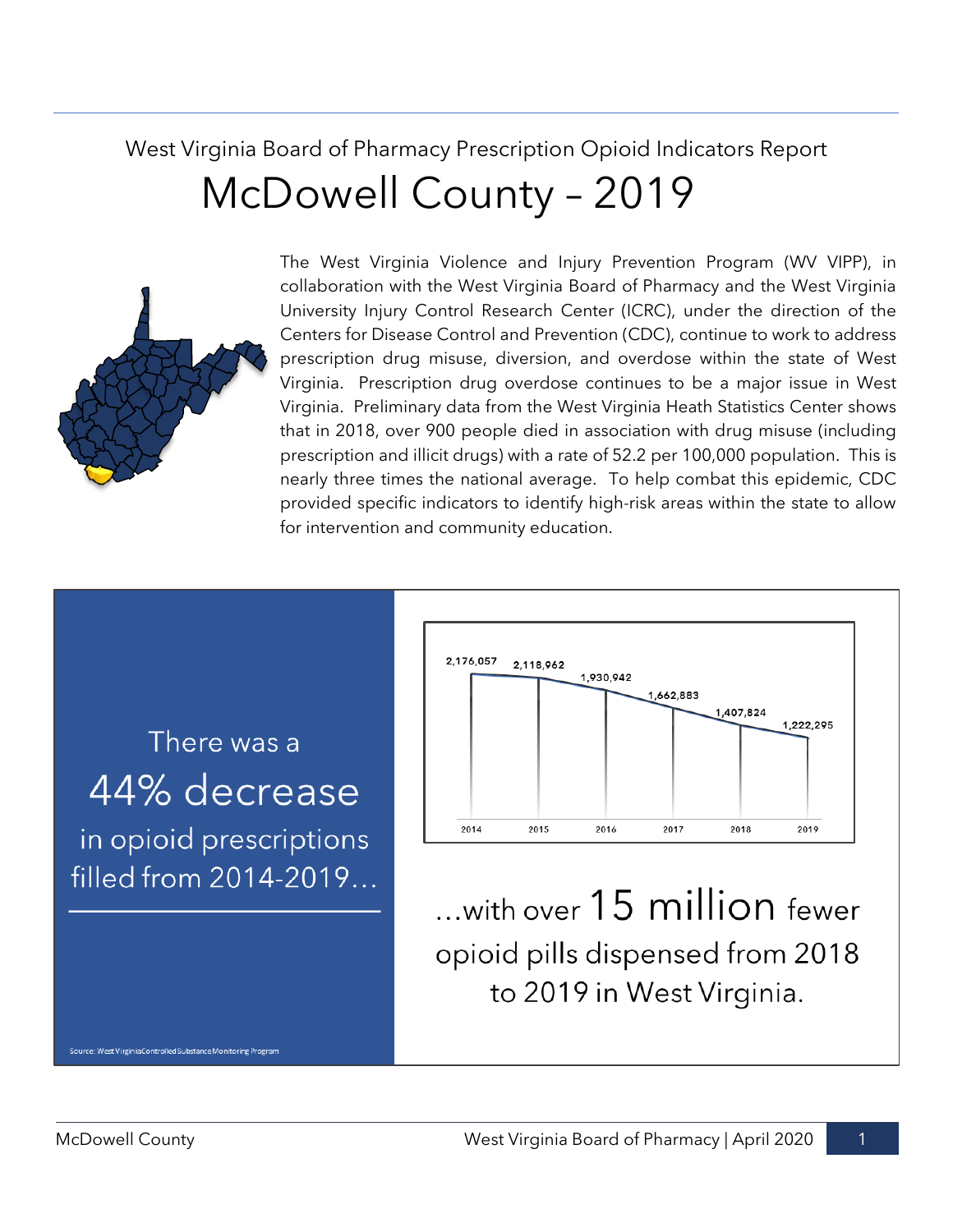#### **Indicator 1: Number and rate of opioid analgesics per 1,000 state residents**

This indicator includes all opioid prescriptions that are classified as either Schedule II, III, IV, or V. The figures below show the total number of opioid prescriptions for McDowell County and the rate per 1,000 population compared to the state. Census data was used to obtain demographic information and population sized.



Source: West Virginia Controlled Substance Monitoring Program

# **What Does This Mean?**

This indicator is important because it provides information about prescription opioid use for each county. These data will help determine areas where high prescribing/dispensing are occurring around the state and allow for education on responsible opioid prescribing. High rates of opioid dispensing mean large quantities of opioids that are out in the community. McDowell County had higher rates of opioids being prescribed compared to the state from 2014-2019, however, there was an overall decrease during this time.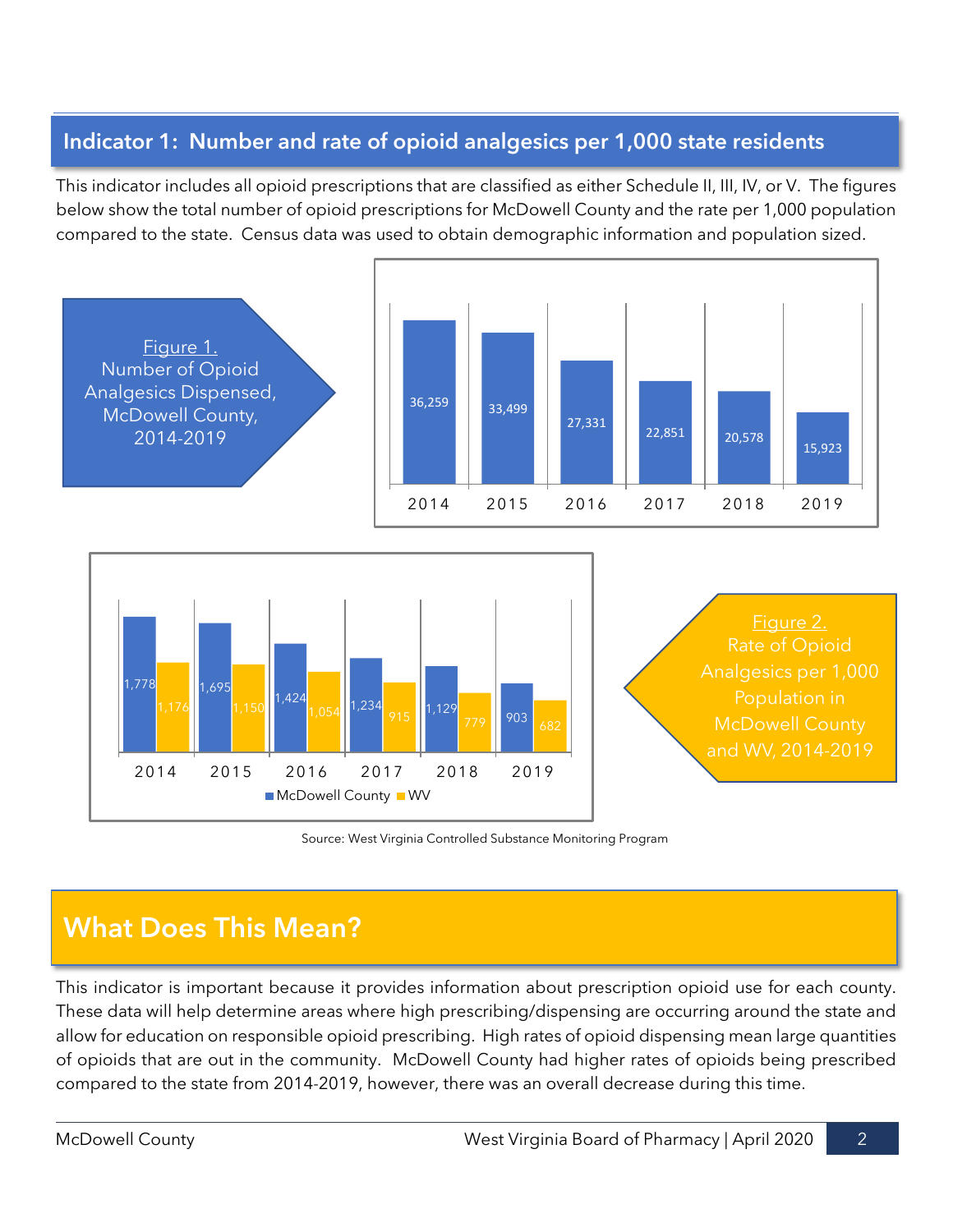# **Indicator 2: Percent of patients receiving more than an average daily dose of 90 morphine milligram equivalents (MME).**

This indicator shows the total average daily dose of MMEs that a patient is taking. It includes all opioid prescriptions that are classified as either Schedule II, III, IV, or V. MMEs are used as a measure to describe the potency of an opioid. Calculating MMEs is important to determine which patients may be at risk for an overdose. The figure below shows the percent of patients with greater than an average daily dose of 90 MMEs in McDowell County compared to the state during 2014-2019.



Source: West Virginia Controlled Substance Monitoring Program

# **What Does This Mean?**

This indicator is important because it provides information for prescribers about how much morphine equivalent drug the patient is receiving. MMEs help determine the amount of morphine an opioid dose is equal to when prescribed, often used as a gauge of the abuse and overdose potential of the amount of opioid that is being given at a particular time. It is also a useful tool to identify high-burden areas in the state, which is important for public health surveillance at the county level. From 2014-2019, McDowell County's percent of patients receiving more than an average daily dose of 90 MMEs was lower than the state apart from 2019, where the percentage surpassed the state. However, there was an overall decrease during this time.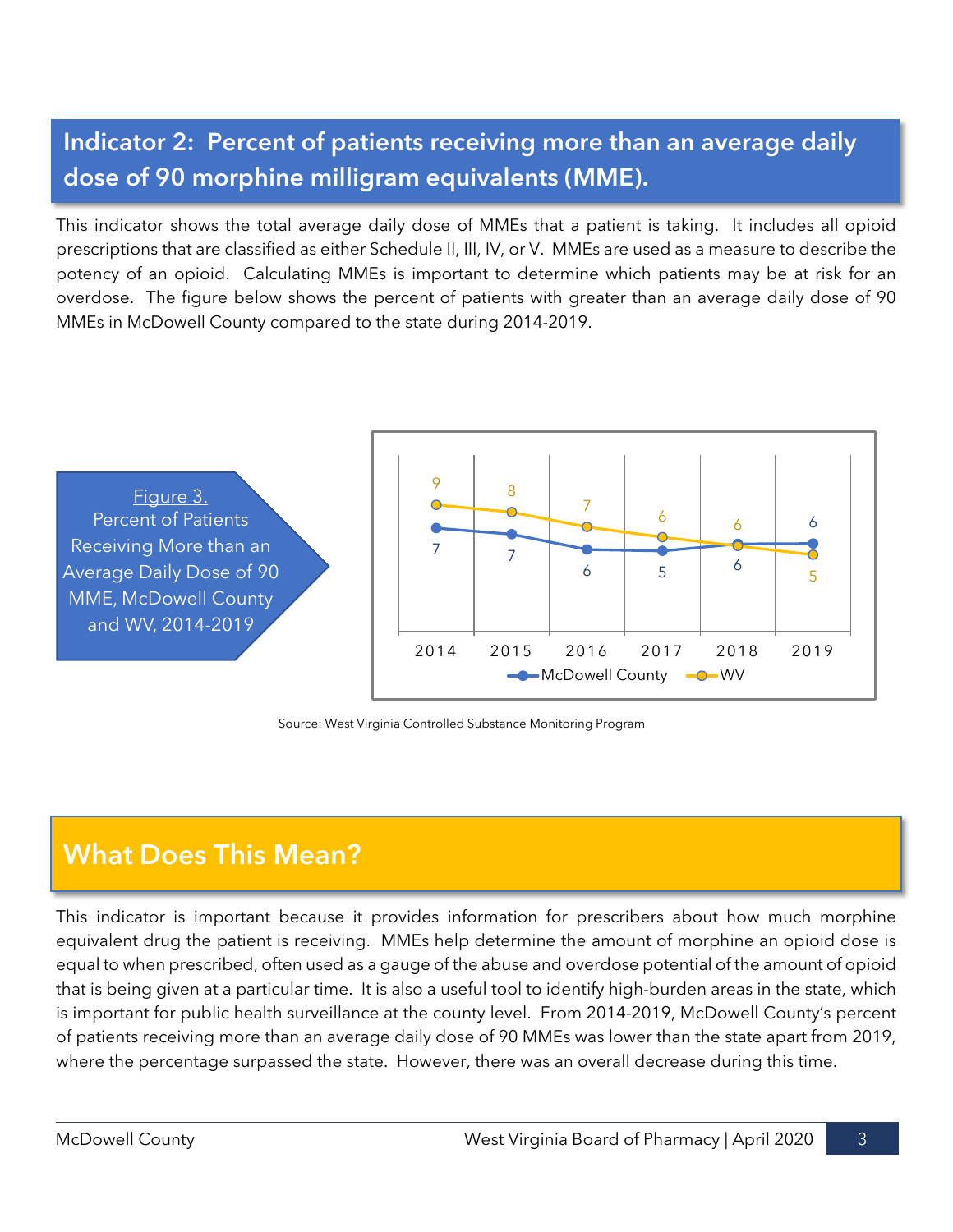### **Indicator 3: Rate of multiple provider episodes for prescription opioids (5 or more prescribers and 5 or more pharmacies in a 6-month period) per 100,00 residents.**

This indicator shows the rate of patients who went to 5 or more prescribers and 5 or more pharmacies within a 6-month period, or multiple provider episode (MPE). The rate is calculated per 100,000 population. It includes all opioid prescriptions that are classified as either Schedule II, III, IV, or V.



Source: West Virginia Controlled Substance Monitoring Program

# **What Does This Mean?**

This indicator is important because provides valuable information on prescription filling behaviors. Patients who receive prescriptions from more than five doctors and who fill at more than five pharmacies are at greater risk of drug overdose. This indicator helps determine patients who may have drug seeking habits (i.e.,"doctor shopping"). During 2014-2016 and 2018, McDowell County had lower rates of patients who qualified as having an MPE. However, in 2017 and 2019, the county had slightly higher rates. There was an overall decrease during this time.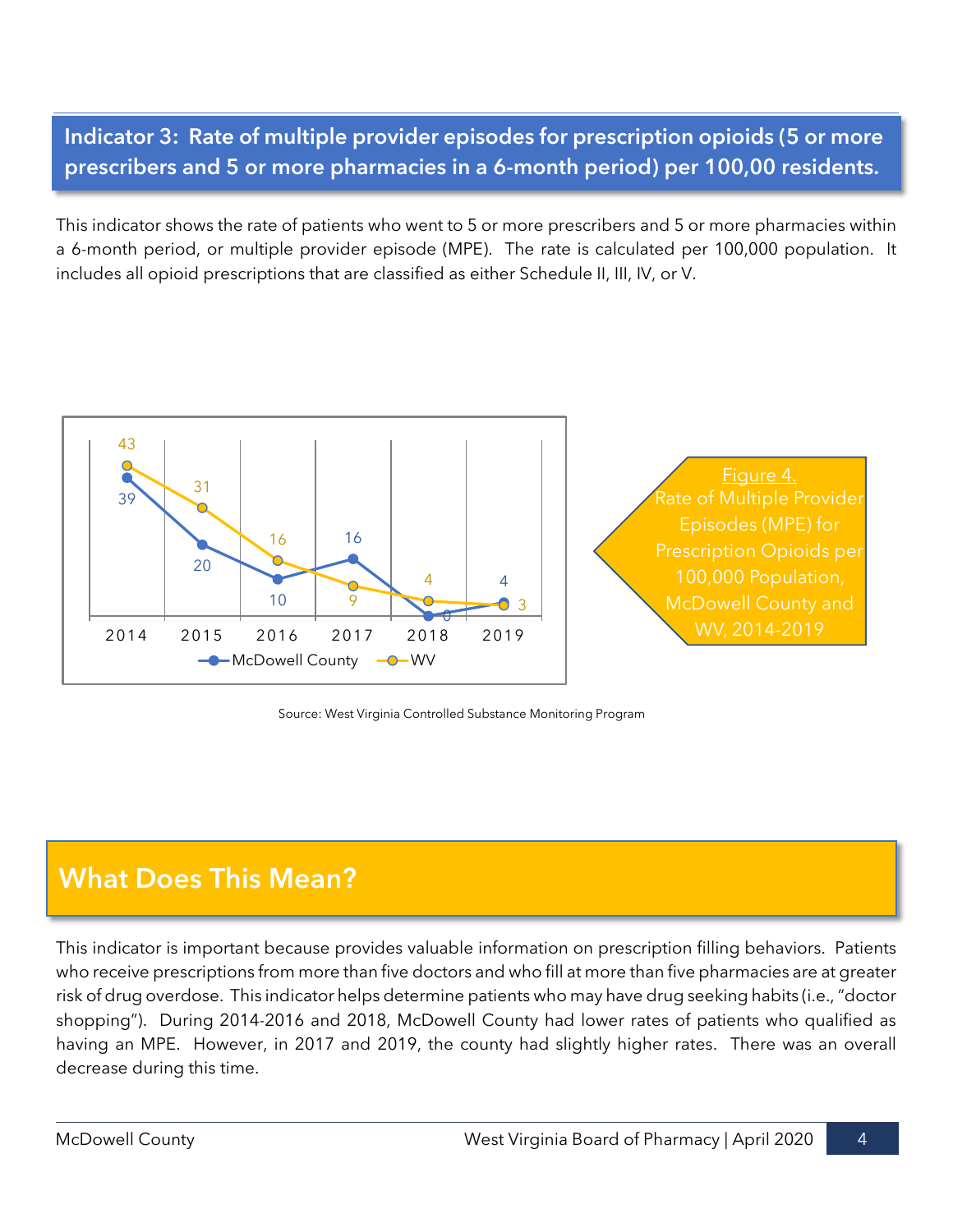# **Indicator 4: Percent of patients prescribed long-acting/extended release opioids among opioid-naïve patients**

This indicator represents the percent of patients with no prescribed opioid prescriptions in the previous 45 days\* who were prescribed at least one long acting/extended release (LA/ER) opioid, among all patients with LA/ER opioid prescriptions. It includes all opioid prescriptions that are classified as either Schedule II, III, IV, or V.



Source: West Virginia Controlled Substance Monitoring Program

# **What Does This Mean?**

This indicator is important to understand because it provides information about individuals who are not accustomed to opioid medications, which may potentially increase the risk of opioid dependence, misuse, or overdose. CDC opioid prescribing guidelines recommend using immediate release (IR) opioids before taking LA/ER. From 2015-2019, McDowell County had a similar percentage of patients who were opioidnaïve compared to the state average. There was no overall increase or decrease during this time.

**\****Note that CDC changed the definition of "opioid-naïve" from 60 days to 45 days in 2017.*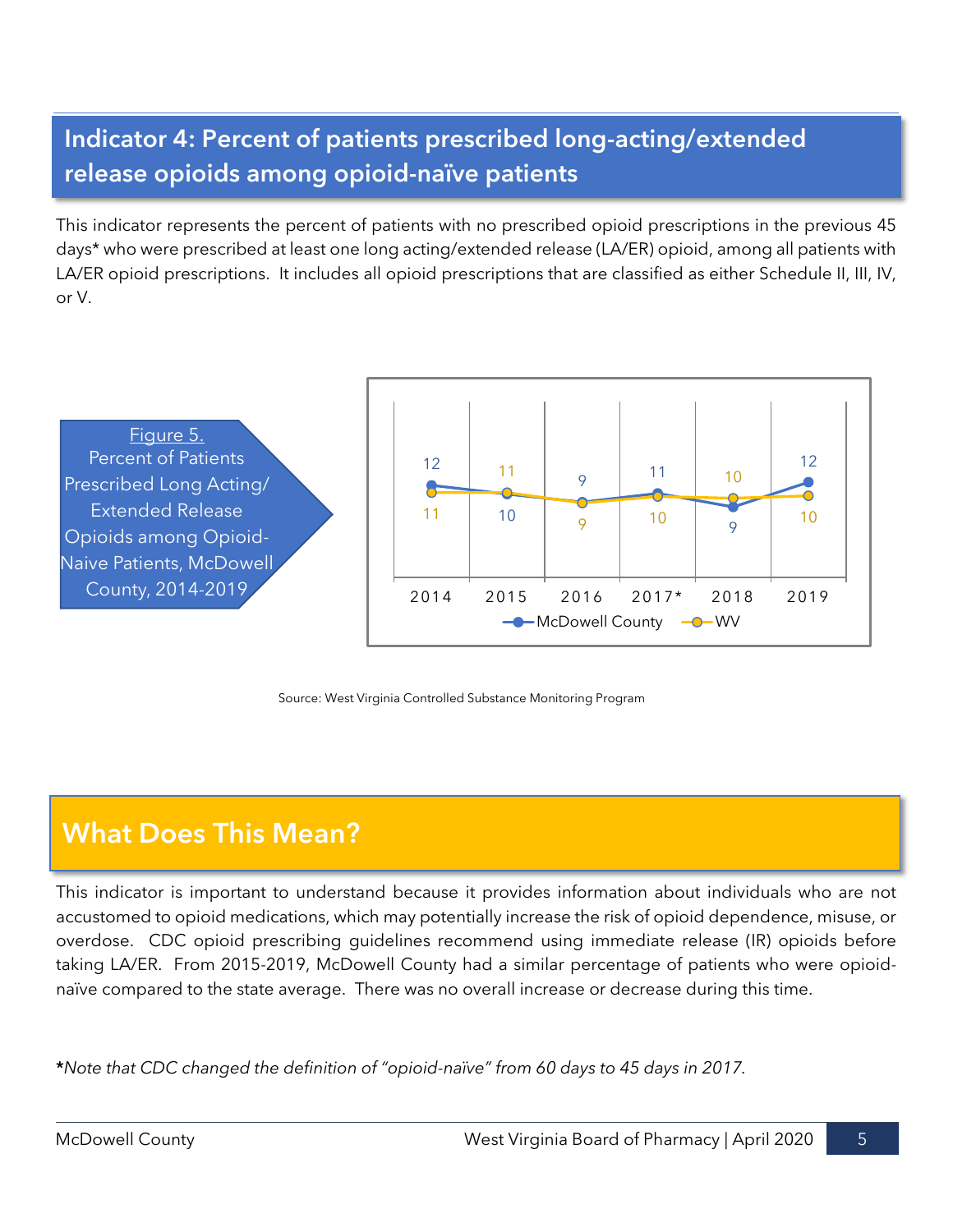# **Indicator 5: Percent of patient prescription days with overlapping opioid prescriptions**

This indicator shows the percent of days in which more than one prescribed opioid prescription during the same time-period were dispensed, among all prescription days. It includes all opioid prescriptions that are classified as either Schedule II, III, IV, or V.



Source: West Virginia Controlled Substance Monitoring Program

# **What Does This Mean?**

This indicator represents the patients who may potentially be using their opioid prescriptions not as prescribed or may show areas where drug diversion is occurring. Using multiple opioid prescriptions during the same time-period increased the risk for drug dependency and overdose. It is important to understand this because a considerable number of drug overdose deaths include more than one opioid. From 2014- 2019, McDowell County had a lower percentage of prescription overlap compared to the state average apart from 2018. There was a slight decrease during this time.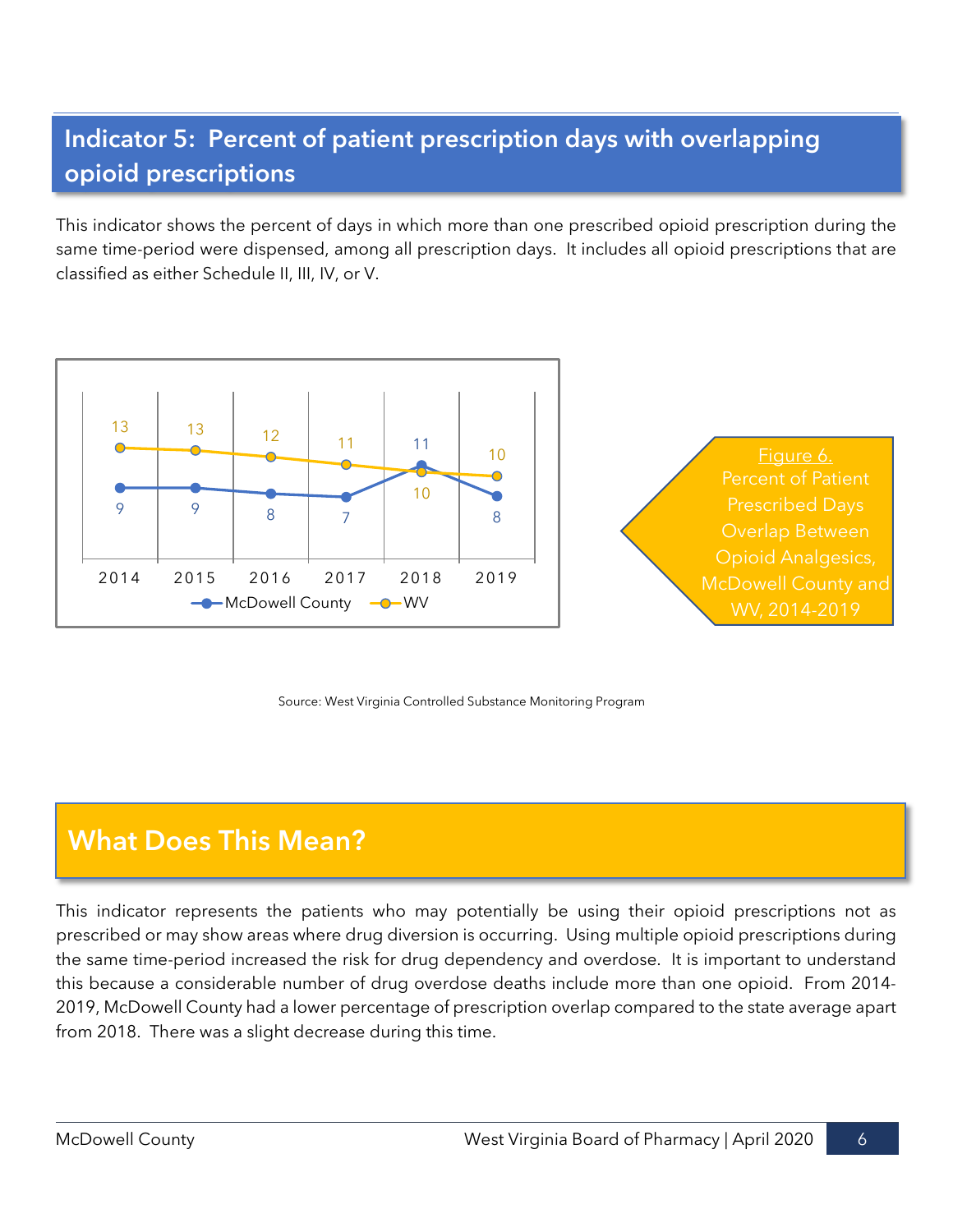## **Indicator 6: Percent of patient prescriptions days with overlapping opioid and benzodiazepine prescriptions.**

This indicator represents the percent of patients who have an opioid and a benzodiazepine (i.e., Lorazepam, Diazepam) prescription on the same day among all opioid prescription days. It includes all opioid prescriptions that are classified as either Schedule II, III, IV, or V.



Source: West Virginia Controlled Substance Monitoring Program

# **What Does This Mean?**

This indicator is important because it shows areas in the state where patients are using both opioids and benzodiazepine drugs at the same time. Taking an opioid with a benzodiazepine increases the risk for drug overdose and death, as both classes of medication depress the central nervous system. From 2014-2016, McDowell County had a slightly higher percent of days where there was an overlapping opioid and benzodiazepine prescription than the state average. However, from 2017-2019 the percent fell below the state average. There was an overall decrease over this time period.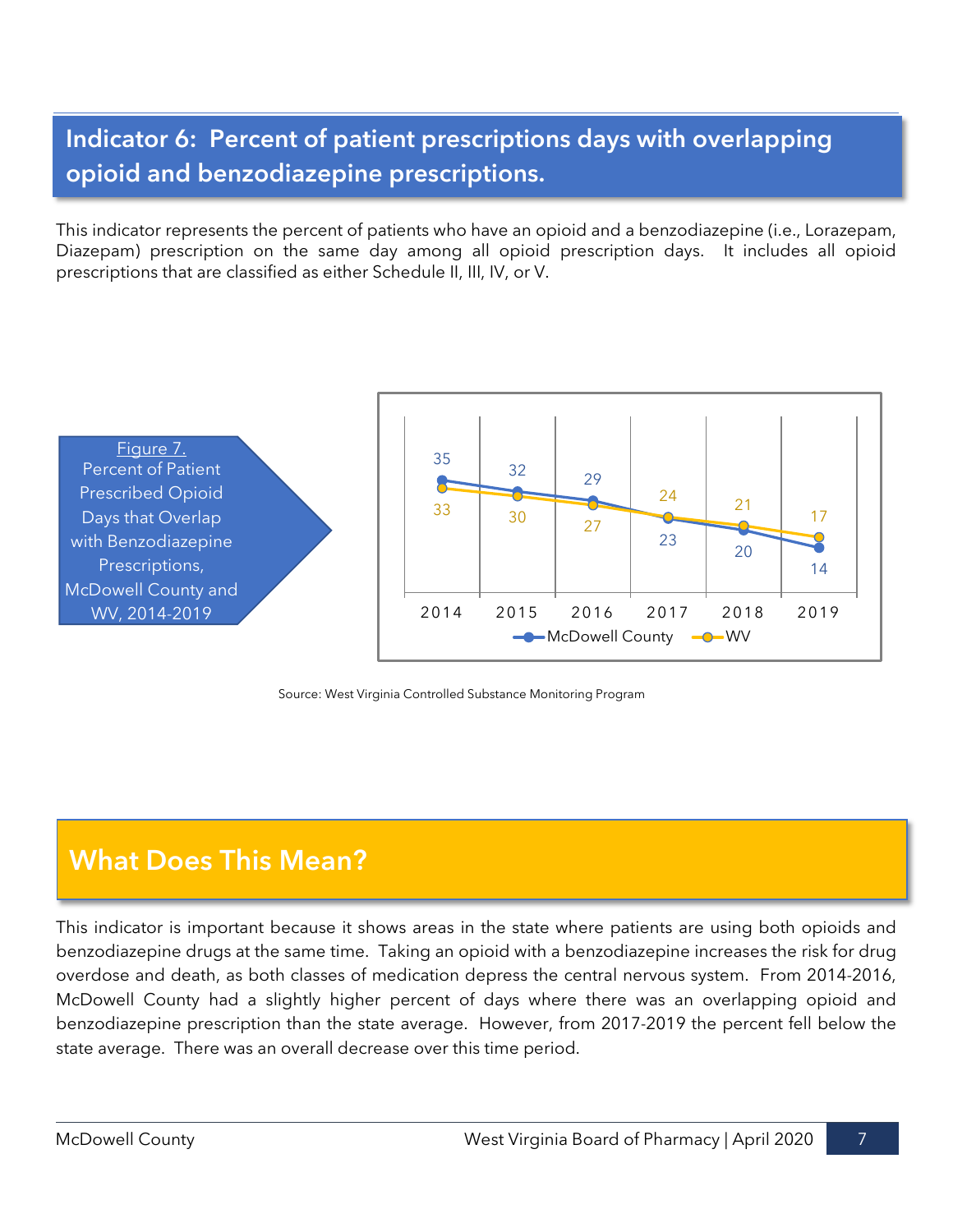| <b>County Rankings By Indicator</b> |                    |                    |                |                |                |                |
|-------------------------------------|--------------------|--------------------|----------------|----------------|----------------|----------------|
| <b>Patient County</b>               | <b>Indicator 1</b> | <b>Indicator 2</b> | Indicator 3    | Indicator 4    | Indicator 5    | Indicator 6    |
| <b>BARBOUR</b>                      | 34                 | 26                 | 38.5           | 42             | 24             | 32             |
| <b>BERKELEY</b>                     | 37                 | 2                  | 19             | 40.5           | 2              | 48             |
| <b>BOONE</b>                        | 2                  | 48                 | 2              | 36.5           | 51             | 3              |
| <b>BRAXTON</b>                      | 43                 | 24                 | 38.5           | 40.5           | 18             | 26             |
| <b>BROOKE</b>                       | 25                 | 17                 | 38.5           | 17             | 11             | 14.5           |
| <b>CABELL</b>                       | 10                 | 44                 | 16             | 9              | 36             | 18.5           |
| <b>CALHOUN</b>                      | 46                 | 38                 | 38.5           | 22             | 52.5           | 47             |
| <b>CLAY</b>                         | 5                  | 32                 | 38.5           | 25             | 37             | 53             |
| <b>DODDRIDGE</b>                    | 54                 | 10                 | 38.5           | 27             | 10             | 46             |
| FAYETTE                             | 15                 | 37                 | 38.5           | 14.5           | 42             | 41             |
| <b>GILMER</b>                       | 50                 | 20                 | 38.5           | 31             | 30.5           | 6              |
| <b>GRANT</b>                        | 39                 | 51                 | 38.5           | 11             | 14.5           | $\overline{7}$ |
| <b>GREENBRIER</b>                   | 13                 | 15                 | 15             | 28.5           | 29             | 26             |
| <b>HAMPSHIRE</b>                    | 41                 | 3                  | 38.5           | 28.5           | $\overline{4}$ | 44.5           |
| <b>HANCOCK</b>                      | 11                 | 14                 | 38.5           | 47             | 8              | 12             |
| <b>HARDY</b>                        | 49                 | 31                 | 6              | 43             | $\overline{7}$ | 33.5           |
| <b>HARRISON</b>                     | 14                 | 13                 | 20             | 51.5           | 20             | 5              |
| <b>JACKSON</b>                      | 45                 | 53                 | 38.5           | 31             | 38             | 39.5           |
| <b>JEFFERSON</b>                    | 44                 | $\overline{4}$     | 13             | 31             | 3              | 51.5           |
| KANAWHA                             | 18                 | 50                 | 14             | 24             | 43.5           | 37             |
| LEWIS                               | 12                 | 21                 | 38.5           | 49             | 14.5           | 29.5           |
| <b>LINCOLN</b>                      | $\overline{4}$     | 34                 | 8              | 53             | 34             | 4              |
| <b>LOGAN</b>                        | $\mathbf{1}$       | 43                 | $\overline{4}$ | 45             | 49             | $\overline{2}$ |
| <b>MARION</b>                       | 31                 | 36                 | 12             | $\overline{7}$ | 30.5           | 16             |
| <b>MARSHALL</b>                     | 22                 | 9                  | 38.5           | 5              | 32.5           | 13             |
| <b>MASON</b>                        | 29                 | 45                 | 11             | 10             | 50             | 35             |
| <b>MCDOWELL</b>                     | $\overline{z}$     | 16                 | 38.5           | 18             | 26             | 18.5           |
| <b>MERCER</b>                       | 23                 | 19                 | 18             | 23             | 24             | 23.5           |
| <b>MINERAL</b>                      | 40                 | 18                 | 38.5           | 34             | 5.5            | 14.5           |
| <b>MINGO</b>                        | 20                 | 47                 | 38.5           | 6              | 55             | 1              |
| MONONGALIA                          | 55                 | 12                 | 21             | 19             | 16             | 38             |
| <b>MONROE</b>                       | 51                 | 6                  | 38.5           | 20.5           | 13             | 11             |
| <b>MORGAN</b>                       | 26                 | $\mathbf{1}$       | 38.5           | 44             | $\mathbf{1}$   | 49             |
| <b>NICHOLAS</b>                     | 8                  | 35                 | 10             | 54.5           | 24             | 26             |
| OHIO                                | 35                 | $\overline{7}$     | 38.5           | 3              | 17             | 21.5           |
| PENDLETON                           | 36                 | 5                  | 38.5           | 54.5           | 5.5            | 21.5           |
| PLEASANTS                           | 33                 | 41                 | 38.5           | 36.5           | 39             | 51.5           |
| <b>POCAHONTAS</b>                   | 42                 | 11                 | 38.5           | 16             | 19             | 39.5           |
| <b>PRESTON</b>                      | 38                 | 8                  | 38.5           | 50             | 12             | 18.5           |
| PUTNAM                              | 28                 | 46                 | 17             | 26             | 41             | 18.5           |
| <b>RALEIGH</b>                      | 30                 | 30                 | 38.5           | 12             | 45             | 28             |
| <b>RANDOLPH</b>                     | 24                 | 23                 | 38.5           | 35             | 27             | 42             |
| <b>RITCHIE</b>                      | 16                 | 49                 | 3              | 8              | 47.5           | 36             |
| ROANE                               | 17                 | 52                 | 5              | 4              | 32.5           | 33.5           |
| <b>SUMMERS</b>                      | 9                  | 25                 | 38.5           | 48             | 22             | 23.5           |
| <b>TAYLOR</b>                       | 27                 | 27                 | 38.5           | 46             | 43.5           | 10             |
| <b>TUCKER</b>                       | 47                 | 33                 | 38.5           | 14.5           | 28             | 50             |
| <b>TYLER</b>                        | 48                 | 42                 | 38.5           | $\mathbf{1}$   | 46             | 29.5           |
| <b>UPSHUR</b>                       | 53                 | 29                 | 38.5           | 33             | 21             | 54             |
| <b>WAYNE</b>                        | 52                 | 39                 | 38.5           | 38             | 35             | 8              |
| <b>WEBSTER</b>                      | 3                  | 22                 | $\mathbf{1}$   | 51.5           | 9              | 43             |
| <b>WETZEL</b>                       | 19                 | 54                 | 38.5           | 2              | 52.5           | 9              |
| <b>WIRT</b>                         | 21                 | 55                 | 38.5           | 39             | 54             | 55             |
| <b>WOOD</b>                         | 32                 | 40                 | 9              | 13             | 40             | 44.5           |
| <b>WYOMING</b>                      | 6                  | 28                 | $\overline{7}$ | 20.5           | 47.5           | 31             |

\*Each county is ranked from 1 to 55, where a rank of 1 is assigned to the county with the highest (worst) rate or percentage and a 55 to the county with the lowest (best) rate or percentage. Counties with a ".5" in the rank had the same rank as another county and the average rank was returned.